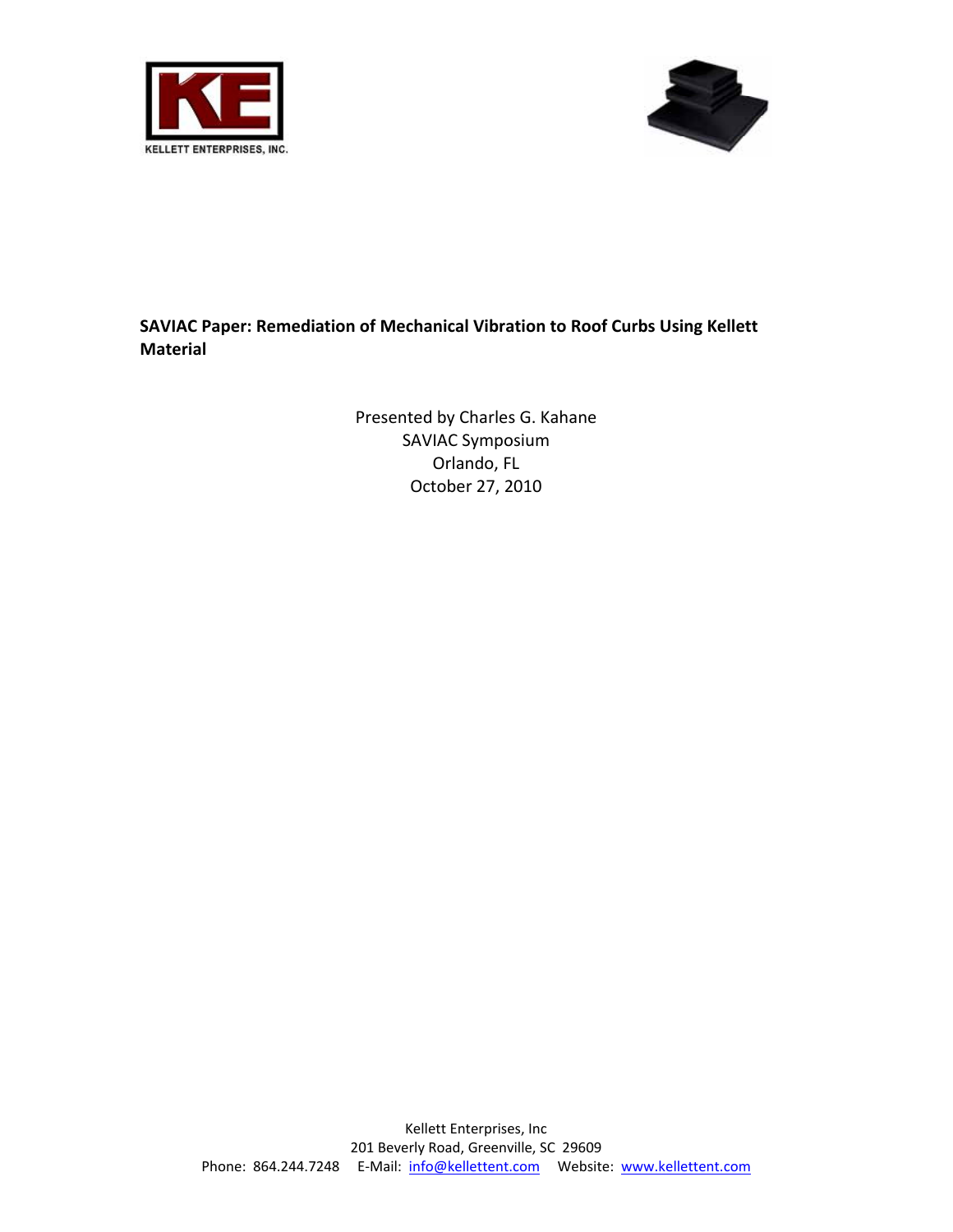



As owner of an engineering based business in Missoula, Montana for 20 years, one of the services we perform throughout the Pacific Northwest is Mechanical Noise & Vibration Control.

We have worked on the operating environments of many systems and integrated types of machinery. Over and under planers for Plum Creek Lumber mills in Columbia Falls may have been one of our biggest challenges in the remedial sense. Yet one of the most common complaints fielded by our offices is that of mechanical vibration and airborne noise from a multitude of roof top units (known in industry parlance as RTUs) and therefore is remedial in nature, having received the call about the noise and vibration *only after* the installation was completed and the units were installed.

In today's economy, indicators are that so‐called value added engineering may be (in part) responsible for some of these noise and vibration complaints from Contractors, owners and builders. The drive to keep costs down may eliminate the use of conventional wisdom based mechanical spring isolation curbs, allowing these often weighty RTUs and Single and Dual Package Heat Pumps to rest directly on the roof deck or on a solid roof curb, facilitating structure borne transmission of the powerful low frequency vibrations often associated with these electro‐mechanically coupled machines.

In the fall of 2009, I received a call from Jay Kirby & Associates, an architectural company in Missoula, Montana. Jay called to ask me if there was any way to remediate the noise and vibration from two high efficiency single package heat pumps, located close together on the roof of the recently completed classroom addition to the Arlee, Montana Schools. I have been involved with other acoustic work for the school system, and arranged a visit for the purposes of viewing the installation and taking some site dosimetry of the noise and vibration perceived throughout the new classrooms directly below the unit. This vibration and the air borne component associated with it were described as making the classroom 'un‐useable'. After speaking with the Superintendent, John Miller, and receiving his permission to speak with the installers of the two high efficiency single package heat pumps, I began to search through the contract documents prior to my meeting with Rob Skillicorn of Comfort Systems USA, the installers of record. I've known Rob and many others at the company for over 15 years, so interfacing with them went effortlessly. During the investigation and disclosure process, it was made clear to me that value added engineering had been implemented to cut costs in the building program. This directive to the HVAC contractor meant that mechanical spring isolation curbs were deleted from the bid. Yet the building was newly constructed and completed. The cost for hiring a crane to lift the units after breaking all the newly installed connections was prohibitive, and the cost for manufactured spring isolation curbs was deemed high as well. The task assigned to me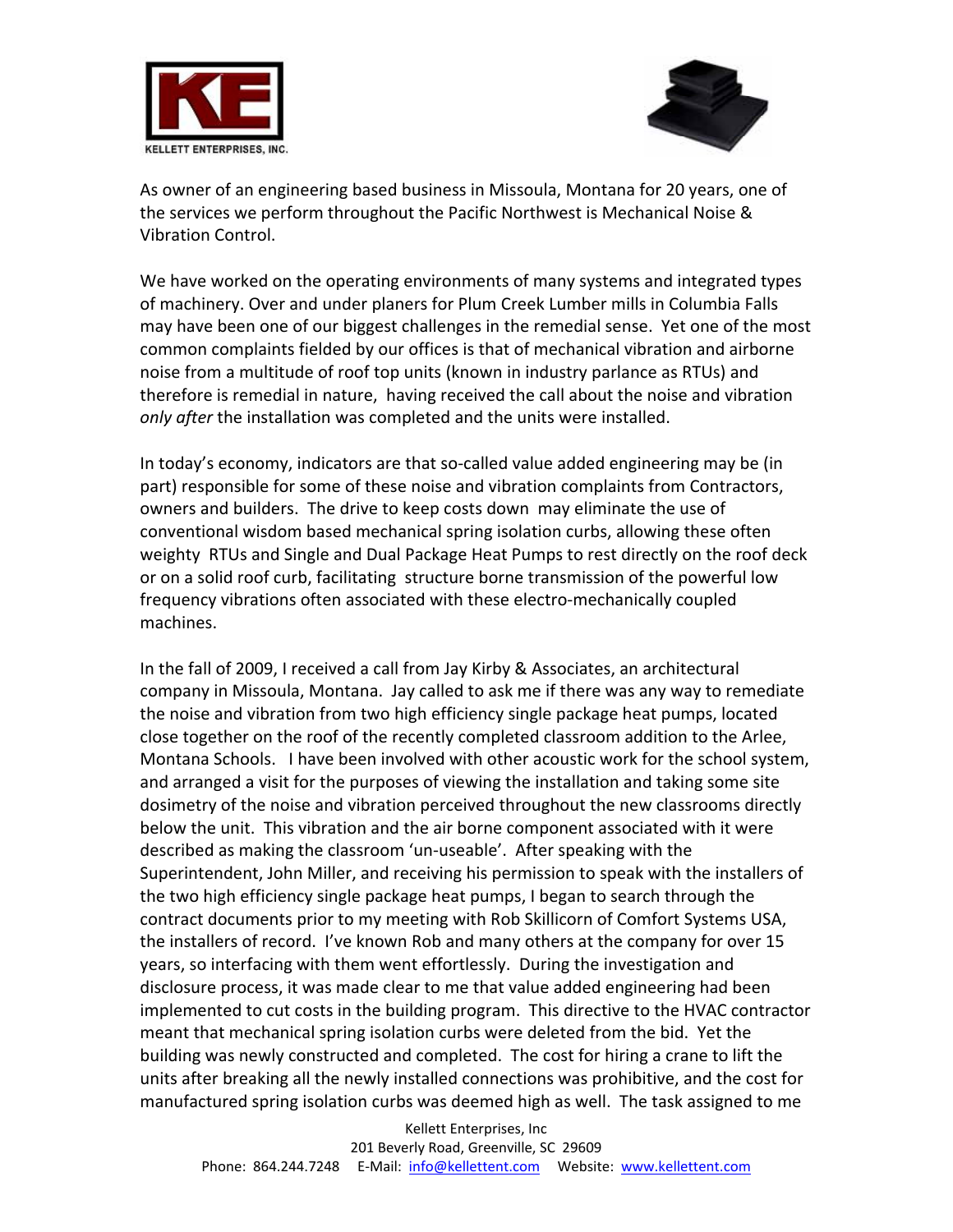



was to find a way to remedially reduce the vibration and noise to the roof and truss system, resulting in a quieter, more concentrative classroom for teachers and students.

I've specified mechanical spring isolation curbs on most of my hotel and commercial work in this area of building acoustics and noise and vibration control. While this falls under the category of conventional wisdom, in most installations such curbs are extremely successful at minimizing vibration transfer through the roof assembly, when properly engineered, well constructed and correctly installed. Given the fiscal and engineering limitations of this project, I began searching for another means of dealing with the physics of the vibration transfer from units to existing curbs. In my discussions with Rob at Temp Right Comfort Systems USA, I found that these units were designed with pallet jack cutouts (structural) that would allow them to be lifted up a short distance of 2 to 3". This would eliminate the need for the costly crane, lifting arms and rigging. The question then arose of how to deal with the vibration that was causing this new classroom to be deemed un‐useable.

In May of 2009 I read an engineering test report of the Kellett Enterprises' LP‐13 Shake Absorber® Pad. I began to realize that this material might very well provide the perfect solution to this problem if it could be configured in the manufacturing process, to comply with my various acoustic and engineering requirements. The unique nature of the pad material's construction was such that it could also satisfy the needs of the system installers, for correct operation of the units. It was first necessary to determine that the units could be lifted easily with small hydraulic pallet jacks. Rob confirmed that they could do this easily even though the J12BP units are 12 and 1/2 ton rated. Space on the roof top site was limited, but small hydraulic pallet jacks would do the job, at a fraction of the cost for hiring a Crane.

I then called Terry Mauldin at Kellett. I had been using various shore durometer pads by Kellett for removing vibration in many critical applications such as Concert Halls, Recording Studios and high end custom residential applications; so I was familiar with the product. I gathered the manufacturer's engineered data on the unit dimensions, weight and other information needed by Terry to insure that the specifically constructed pad material would be capable of isolating a high degree of the vibration transferred to the curb. After sending the data to Terry and conferring with both Terry and Rob several times, it was determined that a 50 durometer pad of 3/8" thickness could be manufactured to custom fit the curb and duct assemblies. This would require only a 2" lift to install. The electrics would have to be switched off during the installation process, but few (if any) other mechanical accommodations would be necessary to retro fit the engineered Kellett material beneath the two units. After a cost benefit analysis to determine the feasibility of the remedial work, we were instructed to proceed.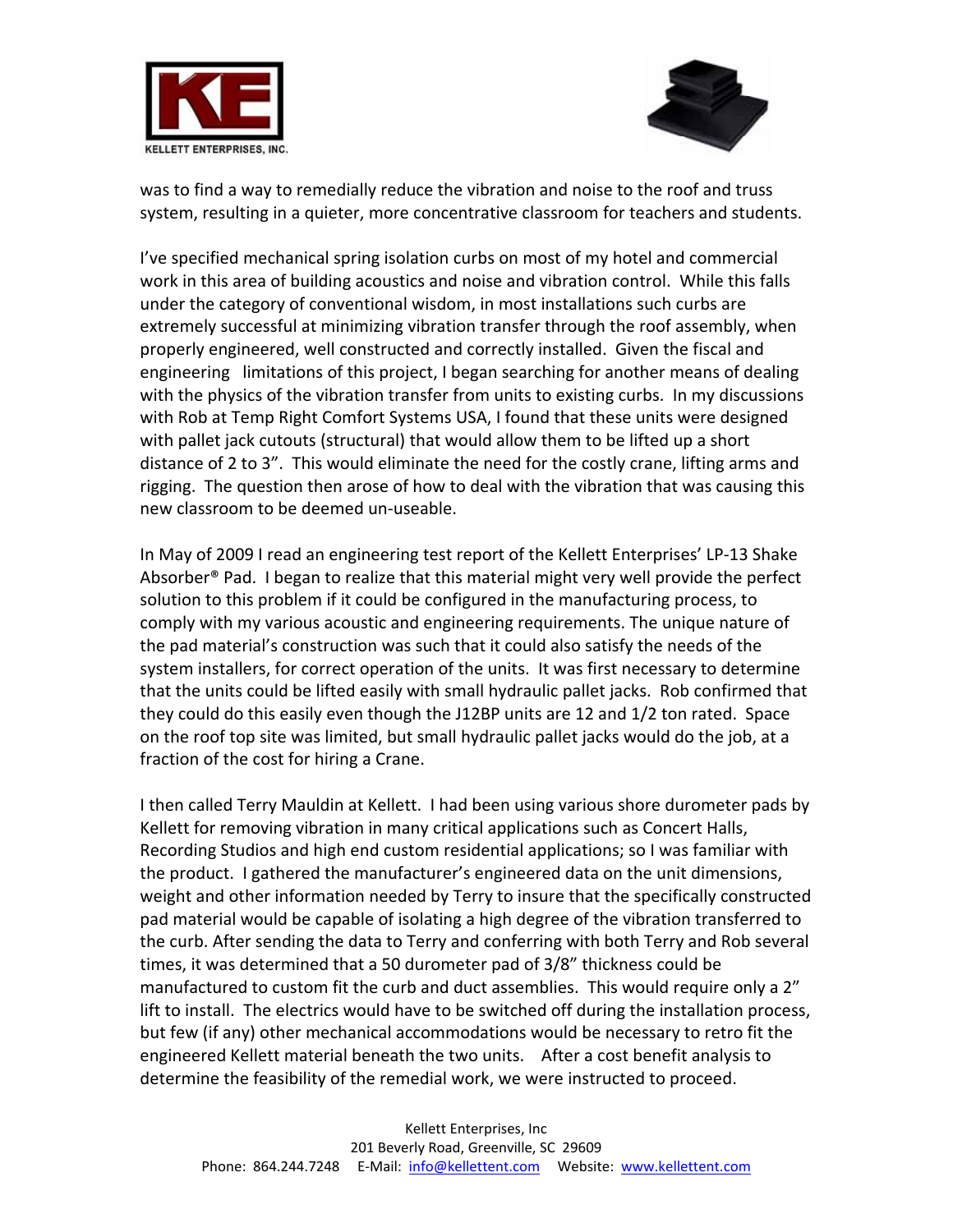



According to Rob at Comfort System USA, Terry Mauldin at Kellett did a great job at providing support with the installation of the LP‐13 Shake Absorber® pads. Rob sent Terry the submittal information of the packaged rooftop units and the existing roof curb. Terry provided a quote for the LP‐13 Shake Absorber® pads that would correct the vibration and sound transfer problem. If the solution was an isolation curb, the cost would have been 4 times more expensive.

The installation consisted of elevating the units with timbers and bottle jacks, installing the pad on the existing curb, and lowering the units. Installing the pads on the curbs consisted of using a spray‐on adhesive and applying the pads to the top edge of the curb. The installation took less than 2 hours per unit. Rob stated that, "As a design and building contractor, we would prefer to use a Kellett LP-13 Shake Absorber® rather than isolation curb. I believe that this provides a better value for our customer."

After the Installation was complete I visited the site to record some basic dosimetry. I utilized our IVEY IE33 Hand Held Sound Analysis Computer to record the noise at the identical location's used (directly under each unit, inside the interstitial space) when I recorded the noise complaint sample upon my initial visit to the site with Project Architect Jay Kirby several weeks prior. I photographed the screen shots of the noise levels before remediation. I did the same with the screen shots of recorded noise after the remediation. I normally save this data on my meter, but the memory was full, so I took digital photos of the readings with my phone at both visits to allow me to examine the results back in the office. Arriving back at my office later that day, I began to examine the before and after 1/3 octave data. What I saw confirmed immediately what was perceived on all on site; that the noise and vibration exhibited by the pair of roof top units was literally cut in half!

I began to examine the 1/3 octave data more closely, to determine exactly which frequencies had been reduced, and by how much. The findings were more than significant!

At 1K (1000Hz) the before reading was 44 dB. The after reading at1K (1000Hz) was 26 dB! This was a quantifiable net loss in the airborne noise directly resulting from vibration transfer through the solid roof curbs. This frequency was the most predominant frequency (bandwidth) perceived in the classroom directly below these 2 units, as tested on my before visit to the site. All the complaints about this noise seemed to center on the noise interfering with speech intelligibility in the classroom, and the teacher was ready to move out.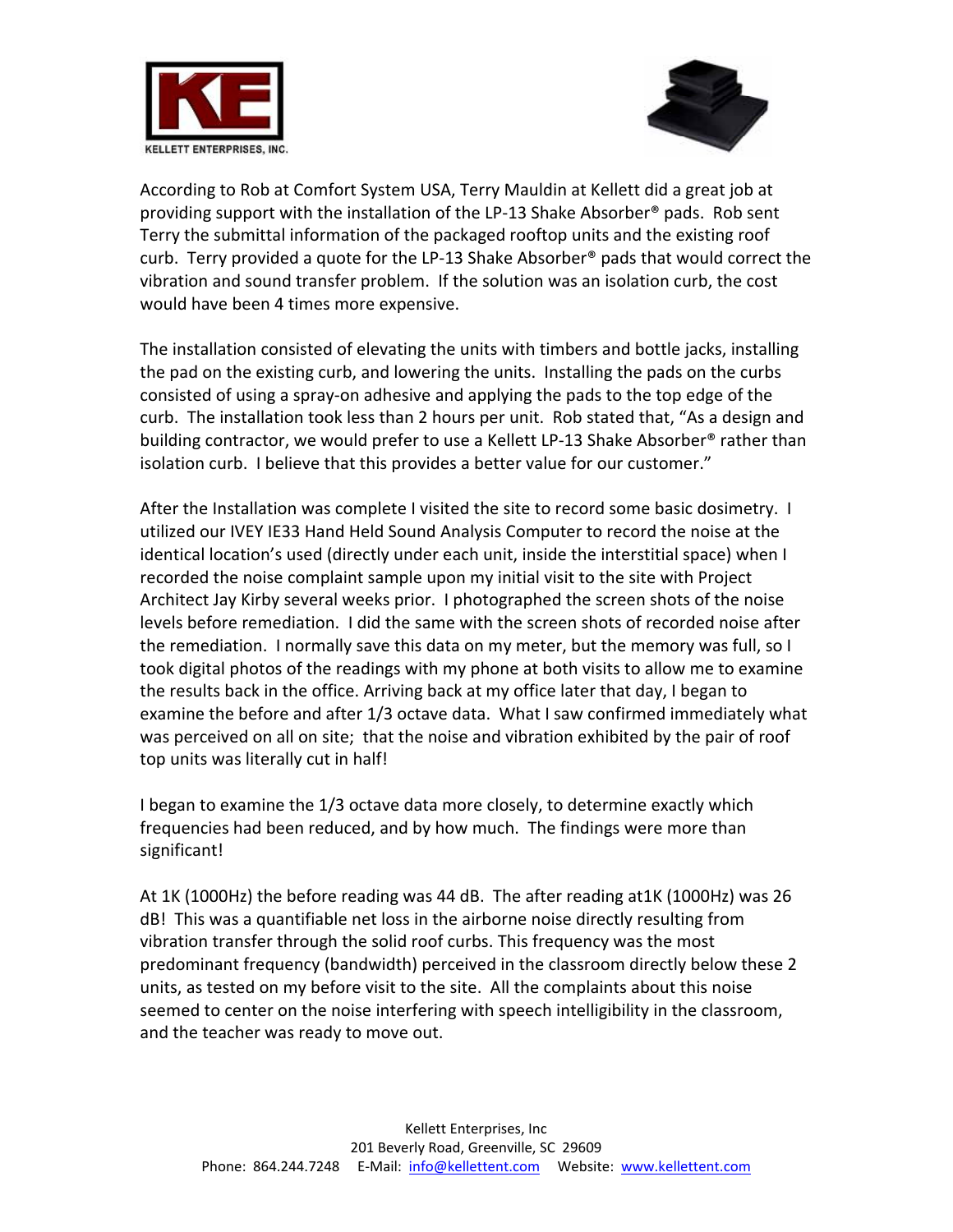



After remediation with the LP-13 Shake Absorber® Pads, a net loss was produced of 18 dB of noise and vibration to the roof curbs at this frequency (1000 Hz). The classroom has been deemed "cured" and is now used.

My investigation did not stop there. I examined the net loss in other specific frequencies. 250 Hz read 52 dB before remediation. After remediation with Kellett's LP-13 Shake Absorber<sup>®</sup> pads, custom produced for this application, 250 Hz read 42 dB. Again, a quantifiable net loss of 10 dB. Anyone familiar with the 10 dB rule understands that this cuts the perceived sound in half.

It has been my experience that low frequencies are difficult to vibration isolate, even with the conventional (but time tested) wisdom of mechanical spring Isolation roof curbs.

Imagine my astonishment when I examined 125 Hz. The before reading was 65 dB. The reading taken after remediation was 44 dB. Even at this low frequency, a net loss of 21 dB was recorded. It would seem that performance was increasing in the lower frequencies!

Upon examining 63 Hz the before reading was 72 dB. The after reading was 52 dB at 63 Hz. This information gathered from the site before and after remediation confirmed the opinions of all involved in the project. This material has remarkable vibration isolation properties, which can be fine tuned to almost any kind of machinery that produces vibration, and the airborne noise associated with it. The material does indeed appear to act in isolating vibration and reducing airborne noise, utilizing specific physical properties of the material in combination, to produce this "dual action" material.

While I did not expect the material to eclipse the performance of the traditional spring isolation roof curb in this application because the nature of the task was remedial, it did, in fact, achieve better performance than the traditional spring isolation roof curb that had been eliminated via "value added engineering" or "cost cutting" early in the project. The costs were determined to be 25% of remedially installing a spring isolation roof curb. Based upon the acoustic performance, with the Kellett pad dealing with multiple frequencies and low frequencies well, not just single frequencies; I am convinced that this material (non metallic and unique in composite manufacture) has a much wider range of applications to which it can readily be designed and manufactured to isolate vibration and the noise resulting from it. I've utilized this material to isolate vibration in sensitive digital electronic equipment, large heat pumps, roof top exhaust fans, large air compressors and much more. My clients include hotels, commercial builders, multi‐unit residential builders, theaters and performance venues and many